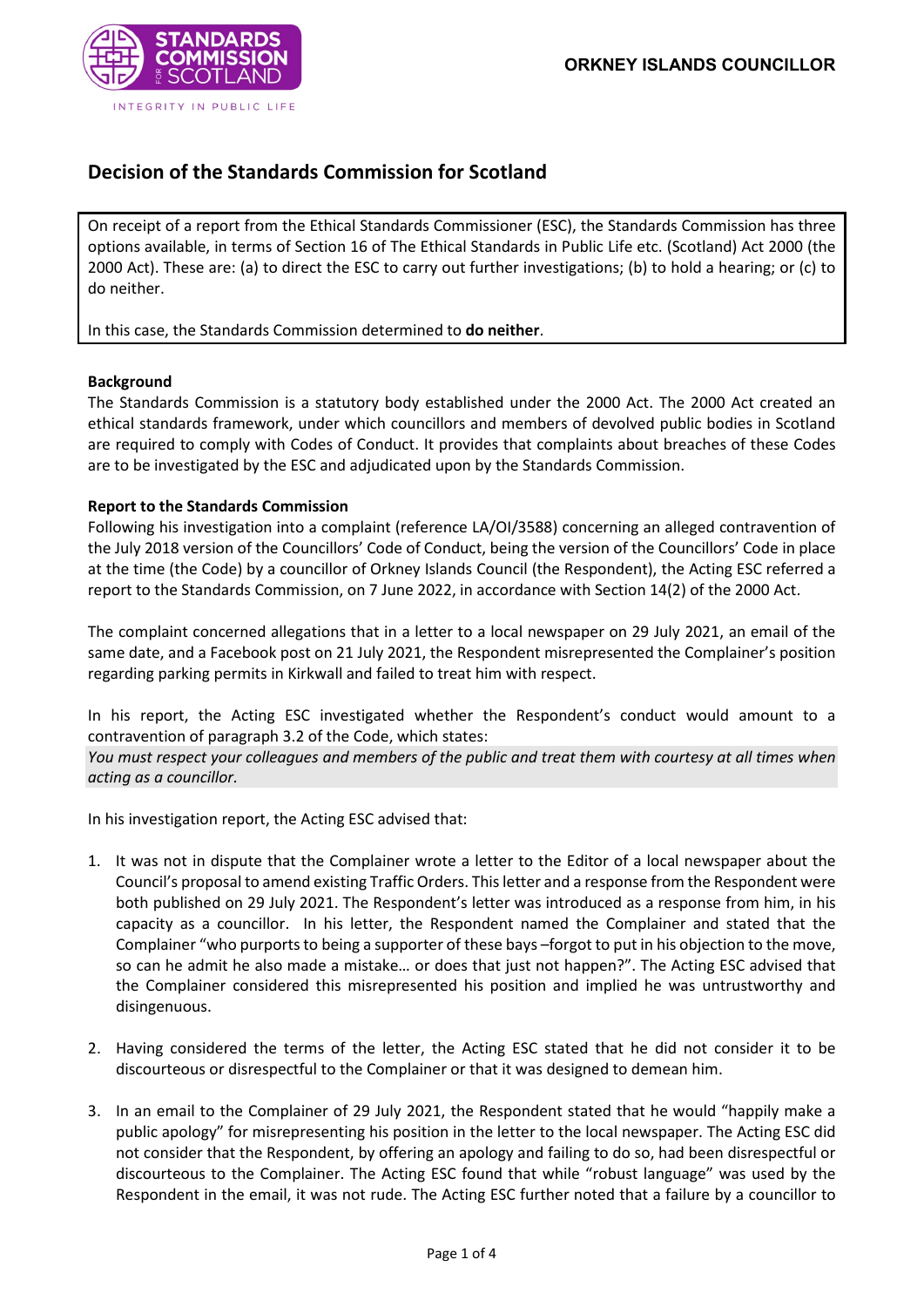

do something that they have said they may or will do in a private conversation would not amount to a breach of the Code.

4. In a Facebook post, dated 22 July 2021, the Respondent stated that there was "a good chance common sense will prevail despite swipes from the sidelines from the likes of [the Complainer]". The Acting ESC considered that, given the Respondent named the Complainer in the post at a time when the Complainer's interest in the parking permit issue might not have been widely known, and given that it could be inferred from the post that the Complainer did not have common sense and that negative connotations could be inferred from the phrase "swipes from the sidelines", the Respondent had failed to treat the Complainer with courtesy and respect. As such, the Acting ESC concluded that there had, on the face of it, been a breach of paragraph 3.2 of the Code. The Acting ESC considered, however, that the Respondent would be entitled to the enhanced protection of freedom of expression afforded to politicians commenting on matters of public concern under Article 10 of the European Convention on Human Rights (ECHR). The Acting ESC advised that, in his view it would be difficult to justify a restriction on the Respondent's enhanced right to freedom of expression, as the Respondent' conduct was not sufficiently serious, offensive or abusive.

### **Reasons for Decision**

Having considered the terms of his report, the Standards Commission did not consider that it was necessary or appropriate to direct the Acting ESC to undertake any further investigation into the matter.

In making a decision about whether to hold a Hearing, the Standards Commission took into account both public interest and proportionality considerations, in accordance with its policy on Section 16 of the 2000 Act. A copy of the policy can be found at: [https://www.standardscommissionscotland.org.uk/cases.](https://www.standardscommissionscotland.org.uk/cases)

In assessing the public interest, the Standards Commission noted that a breach of the respect provisions in the Code could have the potential to lower the tone of political discourse and to bring the role of a councillor, or even the Council itself into disrepute.

The Standards Commission noted that holding a Hearing (with the associated publicity) could promote the provisions of the Code, if it was found that the Respondent's conduct amounted to a breach of the Code. There could, therefore, be some limited public interest in holding a Hearing. Regardless of this, the Standards Commission was, however, also required to consider whether it would be proportionate to do so.

In considering proportionality, the Standards Commission noted that the Acting ESC, in his report, had concluded that there had not been any breach of the Code in respect the letter published in the newspaper and failure to make a public apology. Having reviewed the evidence before it, the Standards Commission found no reason to depart from that conclusion. This was because, in respect of the Respondent's letter, the Standards Commission considered the ESC's report made a reasonable assessment and the Standards Commission considered the threshold required for a breach of paragraph 3.2 of the Code was not reached. The Standards Commission, in reaching this view, noted that the letter from the Complainer that was published in the newspaper on 29 July 2021 had been viewed in advance of that date by the Respondent (as a result of it being shared with him by the newspaper and Orkney Islands Council). The Standards Commission considered that the criticism of the Council's initial decision regarding the parking bays included in the complainer's letter could reasonably be interpreted as suggesting that he was supportive of the parking bays being retained. The Standards Commission considered that the Respondent, had made this assumption about the Complainer's perspective and wished to respond to the criticism of his (the Respondent's) role in the parking bay approval as contained in the Complainer's letter to the newspaper. The Standards Commission was of the view that this had led the Respondent to offer a counter criticism by suggesting that the complainer 'forgot to put in his objection' and should apologise.

The Standards Commission also agreed with the Acting ESC that there is no explicit requirement in the Code for councillors to do what they have said or suggested they might regarding an apology. The Standards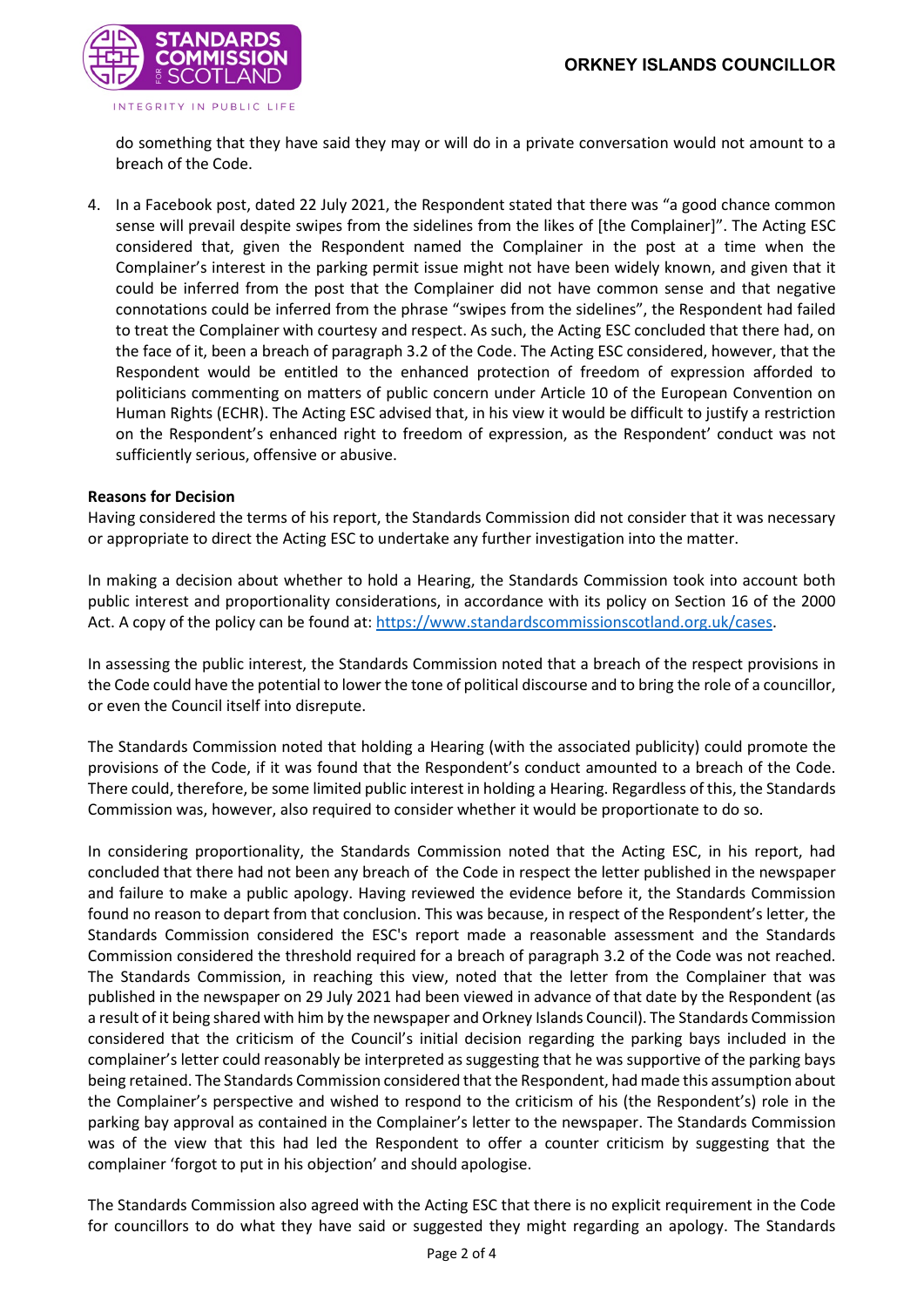

Commission did not consider the failure in this instance, by the Respondent, to go beyond publicly offering to apologise could amount to a breach of the Code's respect provisions.

Therefore, as the Standards Commission did not consider the first two issues could, on the face of it, amount to a breach of the Code, it determined it was not proportionate for these issues to be the subject of a Hearing.

The Standards Commission agreed with the Acting ESC that, on the face of it, the Facebook post could be reasonably perceived as being discourteous or disrespectful, particularly as the Respondent knew the Complainer did not like Facebook and as the Facebook post was made before the Complainer's letter was published so his views and the full context of the exchange contained within the correspondence were not available to the wider public. However, in considering proportionality, the Standards Commission noted that it would be obliged, at a Hearing, to consider the application of Article 10 of the ECHR, which concerns the right to freedom of expression. Article 10 is a qualified right and may be limited by a restriction such as the imposition of a sanction for a breach of a Code of Conduct, provided such a restriction is:

- responding to a pressing social need;
- for relevant and sufficient reasons; and
- proportionate.

The Standards Commission noted that the Courts have held that enhanced protection of freedom of expression applies to all levels of politics including local. As such, there was little scope under Article 10(2) for restrictions on political speech or on debate on questions of public interest. In a political context, a degree of the immoderate, offensive, colourful and emotive, that would not be acceptable outside that context, is tolerated.

In this case, the Standards Commission noted that even if the Respondent's conduct was found to be disrespectful or discourteous at a Hearing, it was highly likely that he would enjoy the enhanced protection to freedom of expression afforded by Article 10, given the Facebook post concerned a matter of public interest (being the debate surrounding parking permits in Kirkwall). The Standards Commission agreed with the Acting ESC that it was very unlikely that the conduct in question would be found to be sufficiently serious, offensive or abusive as to justify a restriction on the Respondent's right to freedom of expression.

An Advice Note on the approach the Standards Commission takes when issues that concern the application of Article 10 and the right to freedom of expression arise can be found at: [https://www.standardscommissionscotland.org.uk/education-and-resources/professional-briefings.](https://www.standardscommissionscotland.org.uk/education-and-resources/professional-briefings)

The Standards Commission noted that the option to take no action had been included in the 2000 Act to ensure that neither the ethical standards framework, nor the Standards Commission, was brought into disrepute by spending public funds on unnecessary administrative or legal processes in cases that did not, on balance, warrant such action.

In this case, the Standards Commission noted the Facebook post did not appear to reach a wide audience. The Standards Commission noted that it was, in any event, superseded by the publication of both the Complainer's and Respondent's letters together in the newspaper the following week, which limited its impact and practical consequence.

Having taken all factors into account, including the nature of the potential breach and the likelihood of the Respondent's conduct being protected by his enhanced right to freedom of expression, the Standards Commission concluded that it was neither proportionate, nor in the public interest, for it to hold a Hearing. The Standards Commission determined, therefore, to take no action on the referral. **It should be noted that this means no decision has been taken or is to be taken on whether the Respondent's conduct amounted to a breach of the Code.**